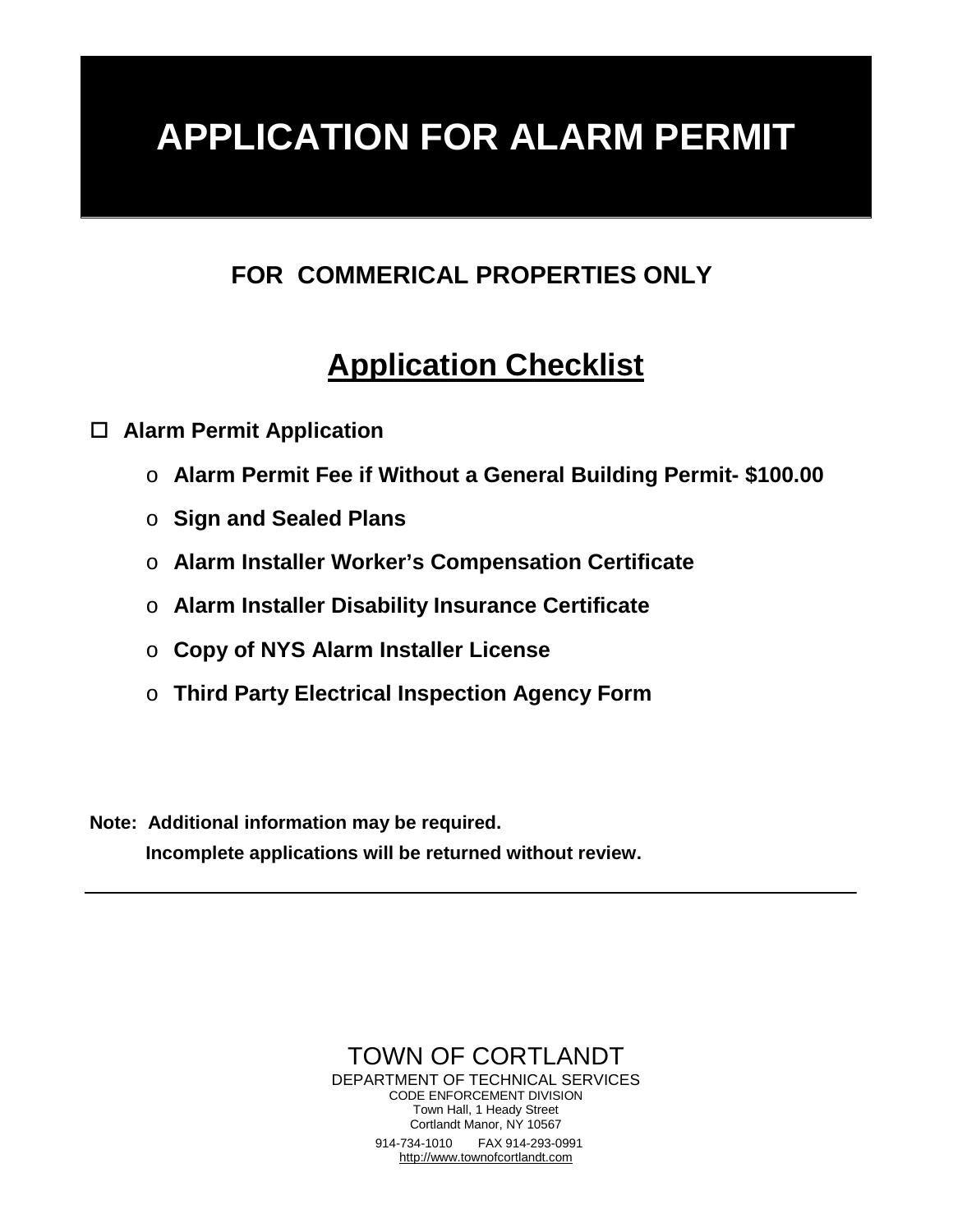| Permit No. |
|------------|
| Date:      |
| SCA:       |
|            |

# **TOWN OF CORTLANDT**

DEPARTMENT OF TECHNICAL SERVICES

Code Enforcement Division Town Hall, 1 Heady Street, Cortlandt Manor, NY 10567 914-734-1010 FAX 914-293-0991 [http://www.townofcortlandt.com](http://www.townofcortlandt.com/) 

### **COMMERCIAL ALARM PERMIT APPLICATION**

Application is hereby made to the code Enforcement Division for the issuance of Permits pursuant to the Code of the Town of Cortlandt. The applicant agrees to comply with all applicable laws, ordinances and regulations. The applicant attests that the proposed work outlined in this application conforms to all provisions of the Code of the Town of Cortlandt and laws of New York State. It is further agreed that the premises will not be occupied until a Certificate of Occupancy has been issued and all fees are paid in full.

| <b>Site Data:</b> |
|-------------------|
|                   |

|                       |                                                           | Application for a permit is hereby made to cover installations as stated below. |                                                                                                                                                                                                                                |
|-----------------------|-----------------------------------------------------------|---------------------------------------------------------------------------------|--------------------------------------------------------------------------------------------------------------------------------------------------------------------------------------------------------------------------------|
|                       |                                                           |                                                                                 |                                                                                                                                                                                                                                |
| <b>Owner:</b>         |                                                           | <b>Applicant:</b>                                                               |                                                                                                                                                                                                                                |
|                       | Name: <u>Name:</u> 2004                                   |                                                                                 |                                                                                                                                                                                                                                |
|                       |                                                           |                                                                                 |                                                                                                                                                                                                                                |
|                       |                                                           |                                                                                 |                                                                                                                                                                                                                                |
| Lessee:               |                                                           | <b>Alarm Installer:</b>                                                         |                                                                                                                                                                                                                                |
|                       |                                                           |                                                                                 |                                                                                                                                                                                                                                |
|                       |                                                           |                                                                                 |                                                                                                                                                                                                                                |
|                       |                                                           |                                                                                 |                                                                                                                                                                                                                                |
|                       |                                                           |                                                                                 |                                                                                                                                                                                                                                |
|                       |                                                           | <b>Type of Emergency System is Designed to Protect (check all that apply)</b>   |                                                                                                                                                                                                                                |
|                       | ______ Burglary ________Fire _______ Panic ______ Medical |                                                                                 |                                                                                                                                                                                                                                |
|                       |                                                           |                                                                                 |                                                                                                                                                                                                                                |
|                       |                                                           |                                                                                 |                                                                                                                                                                                                                                |
| <b>Authorization:</b> |                                                           |                                                                                 |                                                                                                                                                                                                                                |
|                       |                                                           |                                                                                 | being duly sworn deposes and                                                                                                                                                                                                   |
|                       |                                                           |                                                                                 | says they are the alarm installer by the owner's authorization on page 3 of the application and are duly authorized to perform                                                                                                 |
|                       |                                                           |                                                                                 | or have performed said work and to make a file and file this application : that all statements are true to the best of their                                                                                                   |
|                       | specifications filed therewith.                           |                                                                                 | knowledge and belief, and that the work will be performed in the manner set forth in the application and in the plans and                                                                                                      |
|                       |                                                           |                                                                                 |                                                                                                                                                                                                                                |
|                       | Sworn to before me this ________                          |                                                                                 |                                                                                                                                                                                                                                |
|                       |                                                           |                                                                                 |                                                                                                                                                                                                                                |
|                       |                                                           |                                                                                 | Print Name: 2008. Expanding the Manuscript of the Manuscript of the Manuscript of the Manuscript of the Manuscript of the Manuscript of the Manuscript of the Manuscript of the Manuscript of the Manuscript of the Manuscript |
|                       | Notary Public: _____________                              |                                                                                 |                                                                                                                                                                                                                                |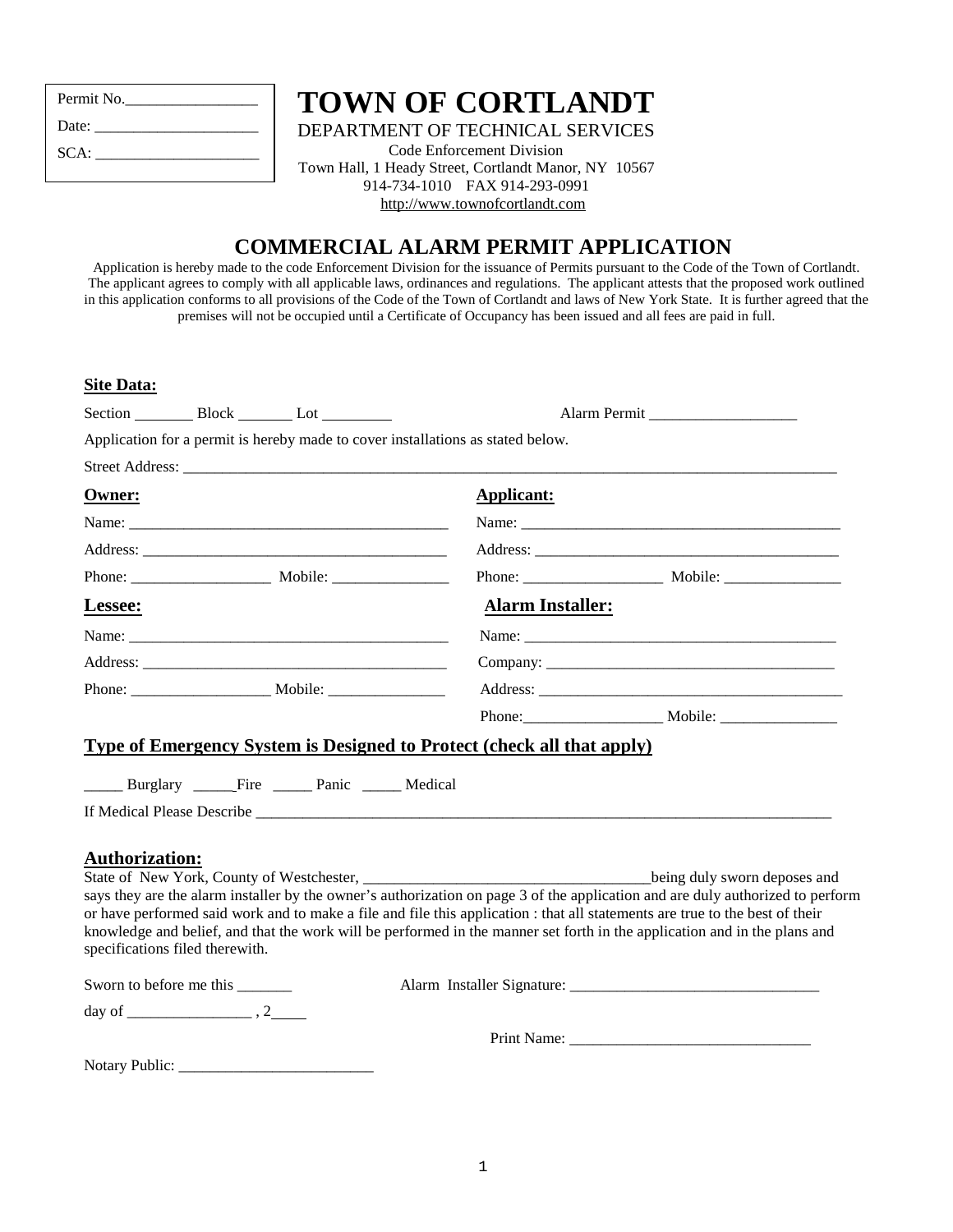### **COMMERCIAL ALARM PERMIT APPLICATION**

| <b>Contact Persons:</b> |                                                                                                                                                                                                                               |  |
|-------------------------|-------------------------------------------------------------------------------------------------------------------------------------------------------------------------------------------------------------------------------|--|
|                         |                                                                                                                                                                                                                               |  |
|                         |                                                                                                                                                                                                                               |  |
|                         |                                                                                                                                                                                                                               |  |
|                         |                                                                                                                                                                                                                               |  |
|                         | <b>Alarm System Information:</b>                                                                                                                                                                                              |  |
| Audible Device:         |                                                                                                                                                                                                                               |  |
|                         |                                                                                                                                                                                                                               |  |
| Power Source:           |                                                                                                                                                                                                                               |  |
|                         | <b>EXECUTE:</b> Building Current <b>EXECUTE:</b> Battery Backup                                                                                                                                                               |  |
|                         | Is System Monitored by a Central Station Alarm Company?                                                                                                                                                                       |  |
| $\frac{1}{1}$ Yes       | Name: Name and the same state of the same state of the same state of the same state of the same state of the same state of the same state of the same state of the same state of the same state of the same state of the same |  |
|                         |                                                                                                                                                                                                                               |  |
| $\frac{1}{100}$ No      | (All dialers must go to central station)                                                                                                                                                                                      |  |
|                         | FIRE DISTRICT: Mohegan _____ Continental Village _____ Verplanck _____ Montrose _____ Croton ____                                                                                                                             |  |
|                         | AMBULANCE DISTRICT: Mohegan _____ Verplanck _____ Cortlandt VAC ______ Croton ____                                                                                                                                            |  |
|                         |                                                                                                                                                                                                                               |  |
|                         | Describe any information emergency services personnel need to know about this premises                                                                                                                                        |  |
|                         |                                                                                                                                                                                                                               |  |

Give a complete and accurate description of how to get to the protected premises. Use main roads, landmarks and any other information that will assist emergency services personnel in reaching the location as quickly and safely as possible.

\_\_\_\_\_\_\_\_\_\_\_\_\_\_\_\_\_\_\_\_\_\_\_\_\_\_\_\_\_\_\_\_\_\_\_\_\_\_\_\_\_\_\_\_\_\_\_\_\_\_\_\_\_\_\_\_\_\_\_\_\_\_\_\_\_\_\_\_\_\_\_\_\_\_\_\_\_\_\_\_\_\_\_\_\_\_\_\_\_\_\_\_\_\_ \_\_\_\_\_\_\_\_\_\_\_\_\_\_\_\_\_\_\_\_\_\_\_\_\_\_\_\_\_\_\_\_\_\_\_\_\_\_\_\_\_\_\_\_\_\_\_\_\_\_\_\_\_\_\_\_\_\_\_\_\_\_\_\_\_\_\_\_\_\_\_\_\_\_\_\_\_\_\_\_\_\_\_\_\_\_\_\_\_\_\_\_\_\_\_